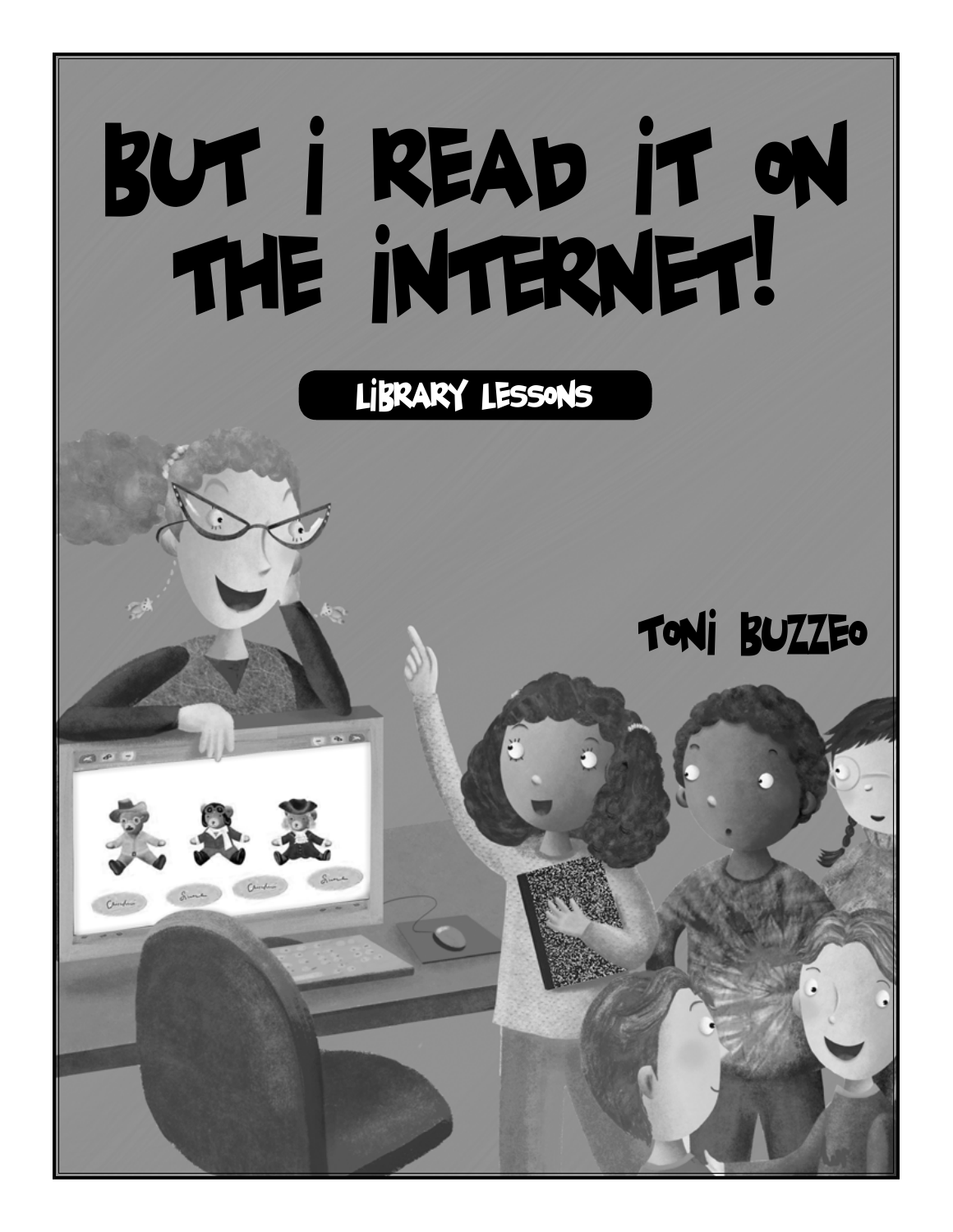

#### © Toni Buzzeo, MA, MLIS, 2013

All rights reserved. The purchase of this book entitles the individual librarian or teacher to reproduce copies for use in the library or classroom. The reproduction of any part for an entire school system or for commercial use is strictly prohibited. No form of this work may be reproduced or transmitted or recorded without written permission from the publisher.

Published by UpstartBooks 4810 Forest Run Road Madison, WI 53704 **1-800-448-4887**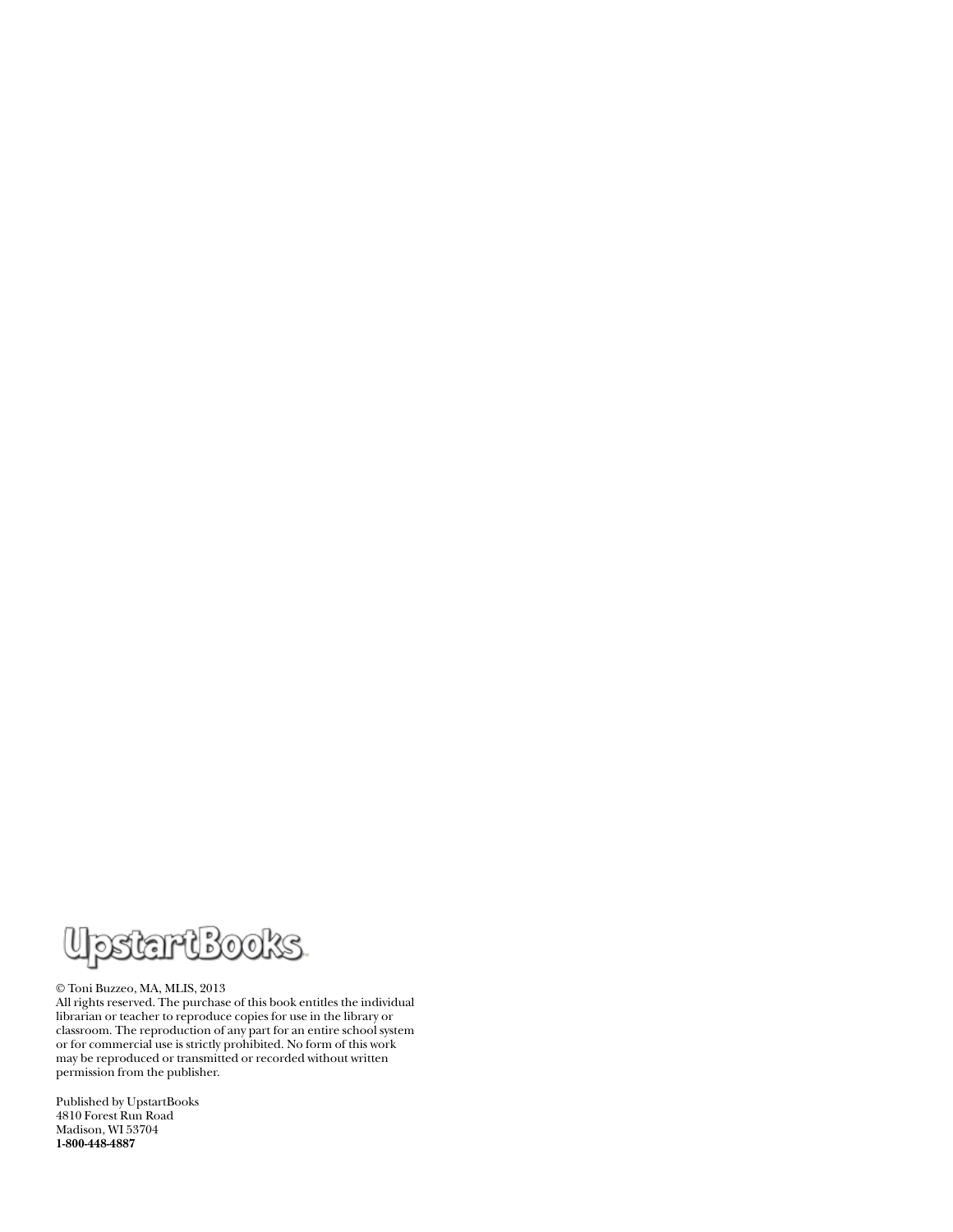# But I Read It On the Internet

In this fourth Mrs. Skorupski story, Mr. Dickinson and Mrs. Skorupski launch a unit on the presidents of the United States with a K-W-L activity in which Carmen Rosa Peña, an inveterate Internet user, insists that George Washington had wooden teeth. But Hunter Harris, a booksonly guy, knows he didn't. These two continue to carry on an often-antagonistic relationship as the fourth graders learn to evaluate online information using Mrs. Skorupski's *Website Evaluation Gizmo*. As the website evaluation portion of the project draws to a close, Carmen and Hunter each choose to answer the same research question. Hunter does so with the help of the public library children's librarian, while Carmen works on her own. Not surprisingly, with the help of the *Gizmo*, they both come to school with the correct answer.



#### United States Presidents Website Evaluation Project

The primary goal of this project is to teach students how to assess the effectiveness, usefulness, and accuracy of websites by challenging them to prove or disprove a list of "facts" about the United States Presidents. [Note: You may adapt this project for use with any subject matter that includes both facts and myths.] In doing so, they will be meeting requirements of Standard 1 of the *AASL Standards for the 21st Century Learner* and Common Core Writing Standards 7 and 8 under the Research to Build and Present Knowledge College and Career Readiness Anchor Standard.

- Begin by constructing a K-W-L chart (on your computer or on paper).
- Brainstorm a list of "facts" that students KNOW about any of the U.S. Presidents.
- Combine their brainstormed list with any quirky presidential "facts" they have not listed. (See Presidential Facts and Presidential Myths below.)
- Ask students to challenge any items on the list that they know to be false (highlight these in red) or suspect might be false (highlight these in yellow).
- Assign students to choose one red, one yellow, and one un-highlighted item. Ask them to try to verify each of these three items—or prove them

false—using books or websites. Ask them to cite their sources. (See book and website citation forms below. Decide whether you prefer to have students e-mail you the links to the websites they use.)

- Discuss the results of their further investigations. Challenge the value of their sources and encourage them to do the same.
- **•** Introduce *Mrs. Skorupski's Website Evaluation Gizmo* (see below) and apply it as a group to one of the less reliable websites that your students used or one of your own choosing.
- Assign each student to choose one still-questionable item from the list (more than one student may choose each item), and determine its veracity using a website. Also ask them to evaluate the website they use with the *Website Evaluation Gizmo.*
- Invite each student to report his or her findings and to discuss why the website he or she chose was informative, easy to use, and accurate.

#### Sources for Presidential Truths and Myths

Like the myth surrounding George Washington's teeth, much of the information we all know—or think we know—about the presidents come from quirky tidbits. Online sites as well as books are good sources for these presidential "facts."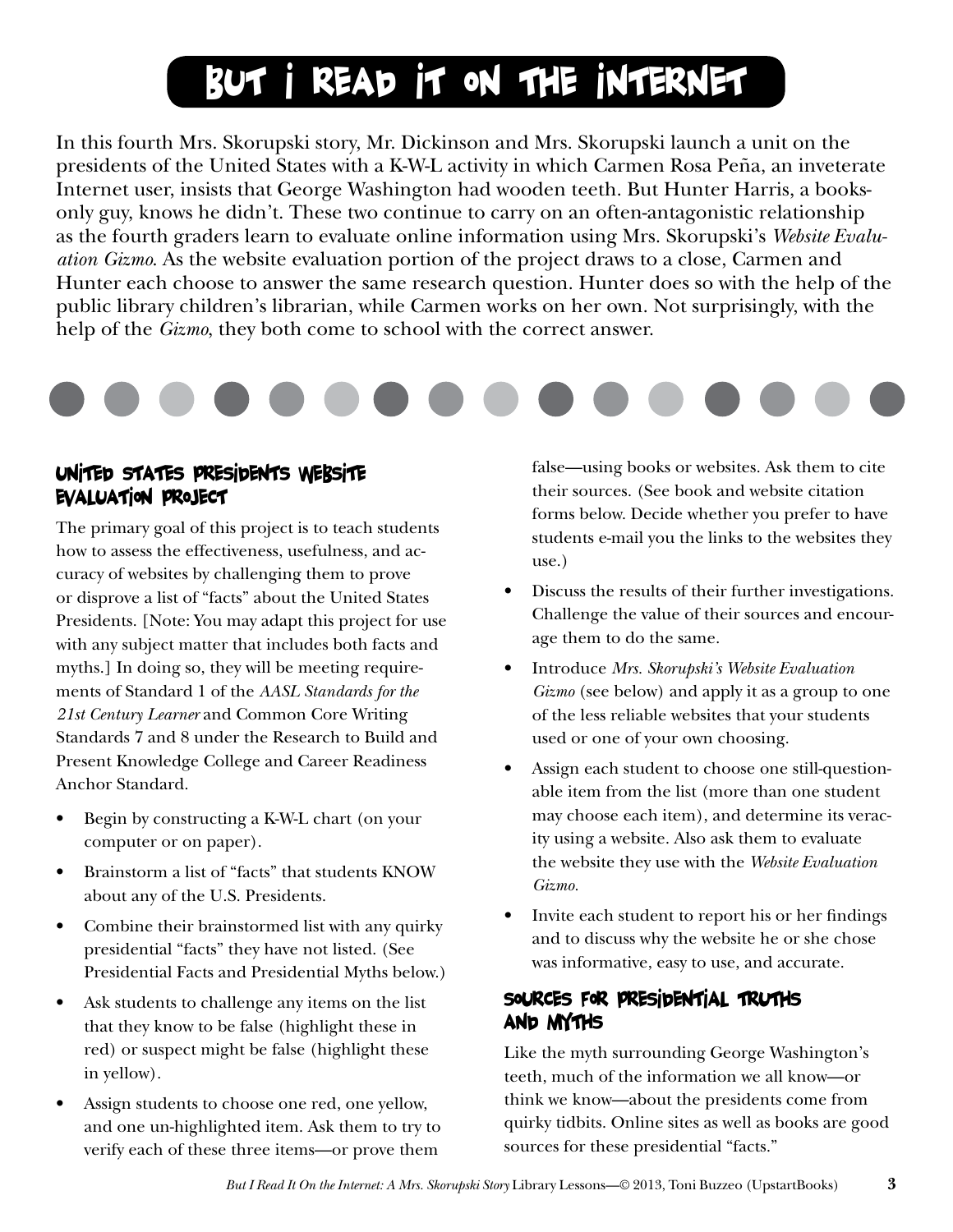#### **Books**

- Davis, Todd, and Marc Frey. The New Big Book of *U.S. Presidents: Fascinating Facts about Each and Every President, Including an American History Timeline.* Philadelphia: Running Press Kids, 2008.
- Price, Sean Stewart. U.S. Presidents: Truth and Ru*mors.* Mankato, Minnesota: Capstone Press, 2010.
- Seuling, Barbara. One President Was Born on *Independence Day: And Other Freaky Facts about the 26th through 43rd Presidents.* Minneapolis: Picture Window Books, 2008.
- Seuling, Barbara. Three Presidents Died on the *Fourth of July: And Other Freaky Facts about the First 25 Presidents.* Minneapolis: Picture Window Books, 2008.

#### **Websites**

- About American Presidents: Life Portraits *http://www.americanpresidents.org*
- Presidential Trivia *http://www.infoplease.com/spot/prestrivia1.html*
- Sites devoted to individual presidents such as: Theodore Roosevelt Association *http://www.theodoreroosevelt.org/* Herbert Hoover Presidential Library Association *http://www.hooverassociation.org/hoover/did\_you\_ know.php*

Quiz: Lincoln Myths and Misconceptions *http://www.pbs.org/teachers/connect/resources/6868/ preview/*

Sites devoted to the U.S. presidency or government such as:

Our White House: Looking In, Looking Out *http://www.ourwhitehouse.org/*

#### **Presidential Facts and Reliable Online Sources**

George Washington was the only president inaugurated in two cities (New York and Philadelphia). *http://www.americanpresidents.org/presidents/gwashington.asp*

George Washington's second inaugural address was the shortest address ever, at only 135 words. *http:// www.infoplease.com/spot/inaugural8.html*

Thomas Jefferson received a pair of grizzly bears from Captain Zebulon Pike and kept them in an enclosure on the White House lawn for two months. *http://www.monticello.org/site/research-and-collections/ grizzly-bears*

John Quincy Adams's wife Louisa raised silkworms at the White House. *http://www.firstladies.org/Facinating-Facts.aspx*

Andrew Jackson killed a man in a duel. *http://www. whitehouse.gov/about/presidents/andrewjackson*

James Buchanan was the only president never to marry. *http://www.infoplease.com/spot/prestrivia1.html*

Andrew Johnson never attended school. *http://ncpedia.org/biography/johnson-andrew*

Grover Cleveland dodged the draft by paying someone else to serve for him. *http://www.archives.gov/ publications/prologue/1994/winter/civil-war-draft-records. html*

The teddy bear was named after Theodore Roosevelt. *http://www.theodoreroosevelt.org/kidscorner/ tr\_teddy.htm*

William Howard Taft was so large that a special bathtub had to be built for him. *http://clinton4.nara.gov/ WH/glimpse/presidents/html/wt27.html*

Woodrow Wilson's personal flock of sheep grazed on the White House lawn. *http://www.ourwhitehouse. org/lionsandtigers.html*

Calvin Coolidge had a mechanical horse in his White House dressing room that he rode for exercise. *http://www.forbeslibrary.org/news/CoolidgeHorse. shtml*

Calvin Coolidge had a raccoon named Rebecca, who walked on a leash. *http://kids.nationalgeographic.com/ kids/stories/animalsnature/uspresidentialpets/*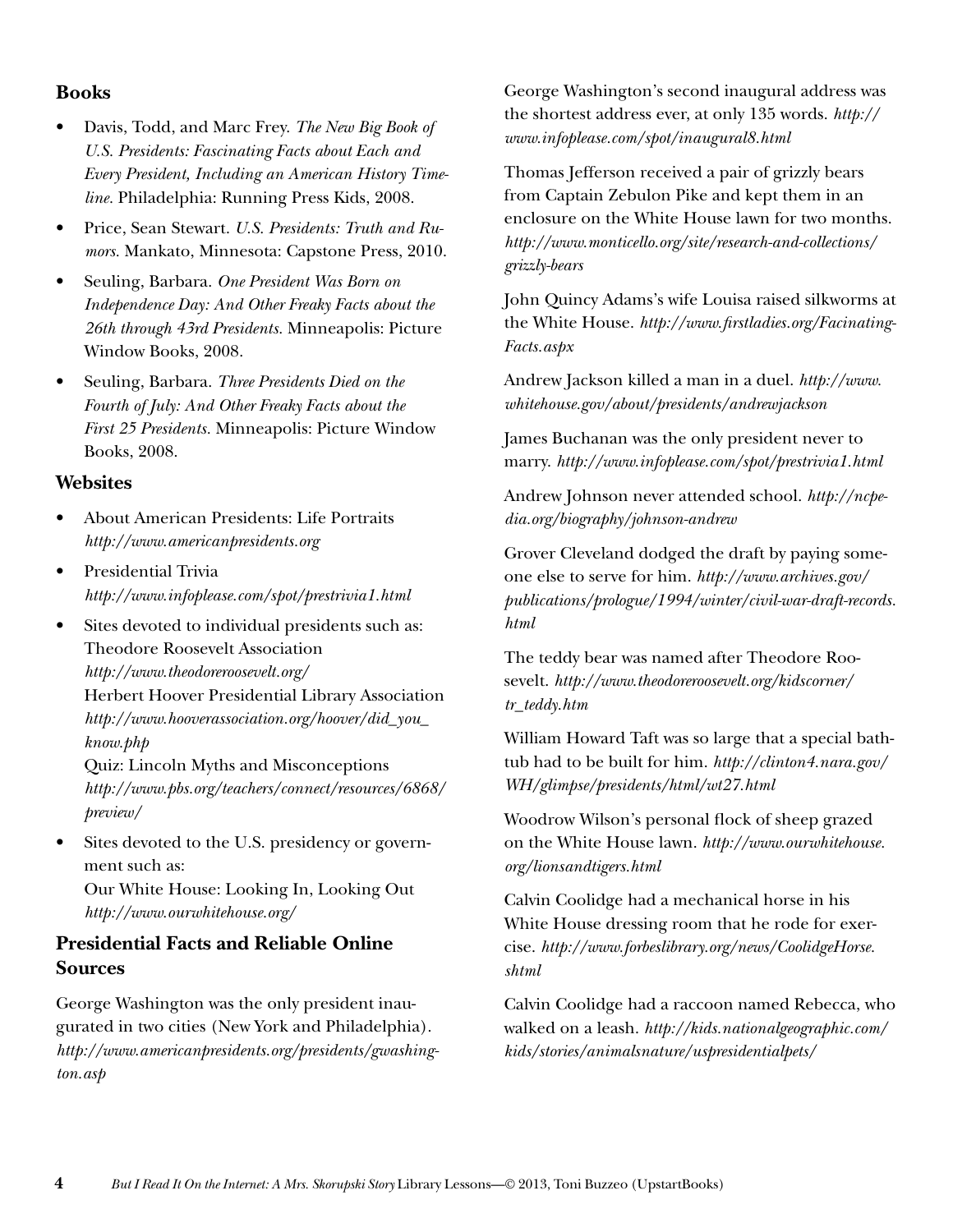Herbert Hoover and his wife occasionally spoke Mandarin Chinese in the White House when they wanted others not to understand them. *http://www. hooverassociation.org/hoover/did\_you\_know.php*

Herbert Hoover's son Allan had two pet alligators that sometimes wandered around the White House. *http://www.ourwhitehouse.org/lionsandtigers.html*

Harry Truman's middle name was "S"—with no period after it because that was his full middle name. *http://www.trumanlibrary.org/speriod.htm*

John F. Kennedy's children had a pony named Macaroni at the White House. *http://m.whitehouse.gov/ photos-and-video/photos/macaroni-pony-president-kennedy*

Lyndon B. Johnson bought Lady Bird Johnson's wedding ring for \$2.50 at Sears. *http://www.firstladies. org/biographies/firstladies.aspx?biography=37*

George H. W. Bush's family calls him "Forty-One" and his son, George W. Bush, "Forty-Three." *http:// millercenter.org/president/gwbush/essays/biography/1*

George W. Bush was one of the owners of the Texas Rangers baseball team. *http://www.whitehouse.gov/ about/presidents/georgewbush/*

#### Presidential Myths Debunked by Reliable Online Sources

Thomas Jefferson "invented macaroni and cheese." [Note: He only drew plans for a pasta maker.] *http://www.monticello.org/site/research-and-collections/ macaroni*

George Washington had wooden teeth. [Note: He had many sets of dentures made out of unusual materials, but none were wood.] *http://gwpapers. virginia.edu/project/faq/index.html*

George Washington threw a silver dollar across the Potomac River. [Note: Silver dollars were not minted until 1794.] *http://www.mountvernon.org/visit/plan/ index.cfm/pid/808/*

Abraham Lincoln wrote the Gettysburg Address on the back of an envelope. [Note: Lincoln left Washington, D.C., for Gettysburg with his first draft mostly complete.] *http://rmc.library.cornell.edu/lincoln/exhibition/gettysburg/index.html*

Zachary Taylor was poisoned to death with arsenic. [Note: Scientists exhumed his body in 1991 and disproved it.] *http://www.history.com/topics/zachary-taylor*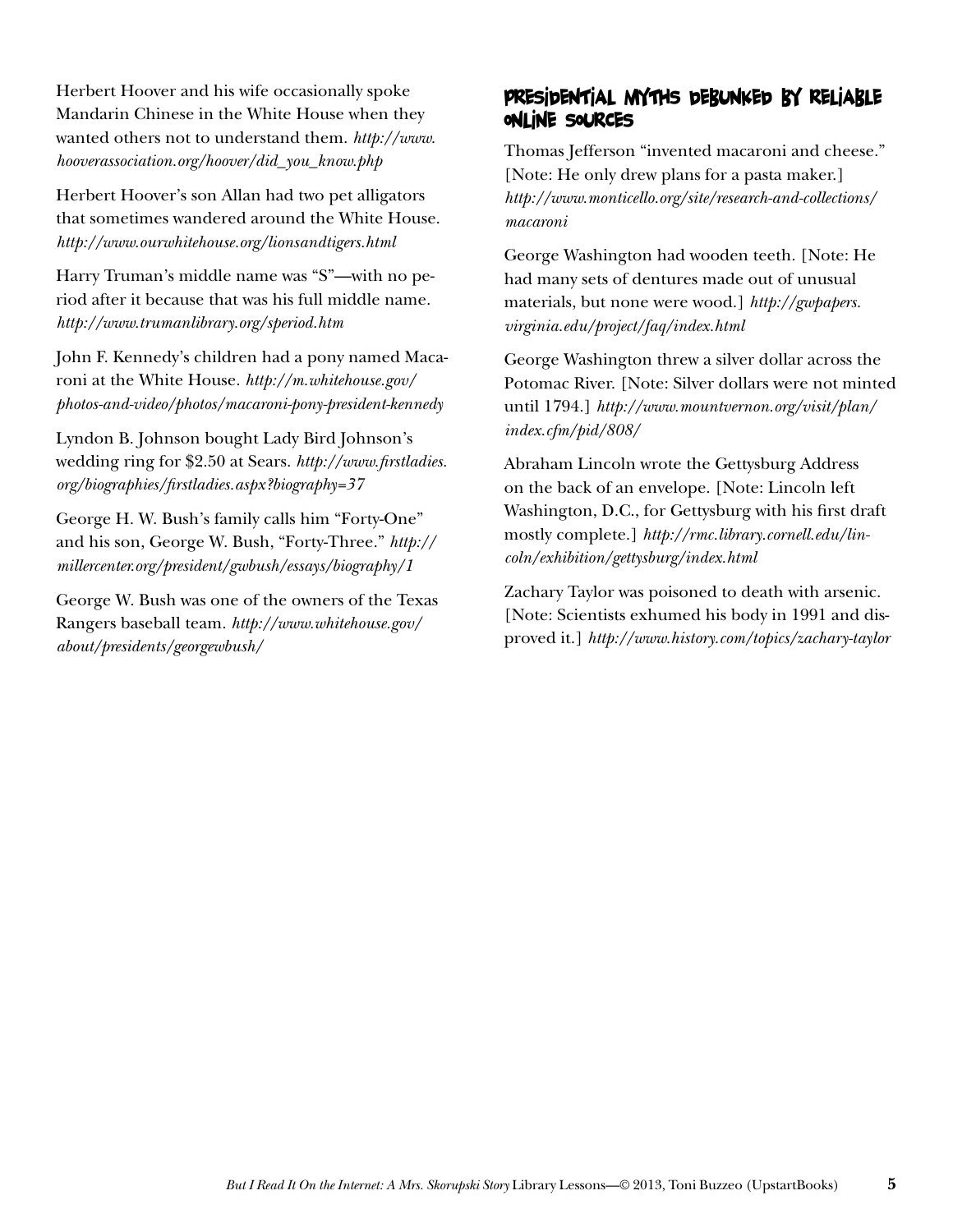# Citation Format Sheet

### BOOK

#### **For a book with one author, follow this format.**

Price, Sean Stewart. U.S. Presidents: Truth and Rumors*.* Mankato, Minnesota: Capstone Press, 2010.

*Note: If you use a second line, indent five spaces.*

| Author's last name, first name. | Title of book (underlined). |  |  |
|---------------------------------|-----------------------------|--|--|
| ٠                               | Publisher,                  |  |  |

#### **WEBSITE**

#### **For a website, follow this format.**

"First Lady Biography: Martha Washington." *First Ladies.* 13 February 2013. <http://www.firstladies.org/biographies/firstladies.aspx?biography=1>.

*Note: If you use a second line, indent five spaces.* 

| $\boldsymbol{\varsigma} \boldsymbol{\varsigma}$ |                                     |  |
|-------------------------------------------------|-------------------------------------|--|
| Author's last name, first name (if available).  | Title of page (in quotation marks). |  |
|                                                 |                                     |  |
|                                                 |                                     |  |
| Title of website (Italicized).                  | Today's date.                       |  |
|                                                 |                                     |  |
| <url (web="" address)="">.</url>                |                                     |  |